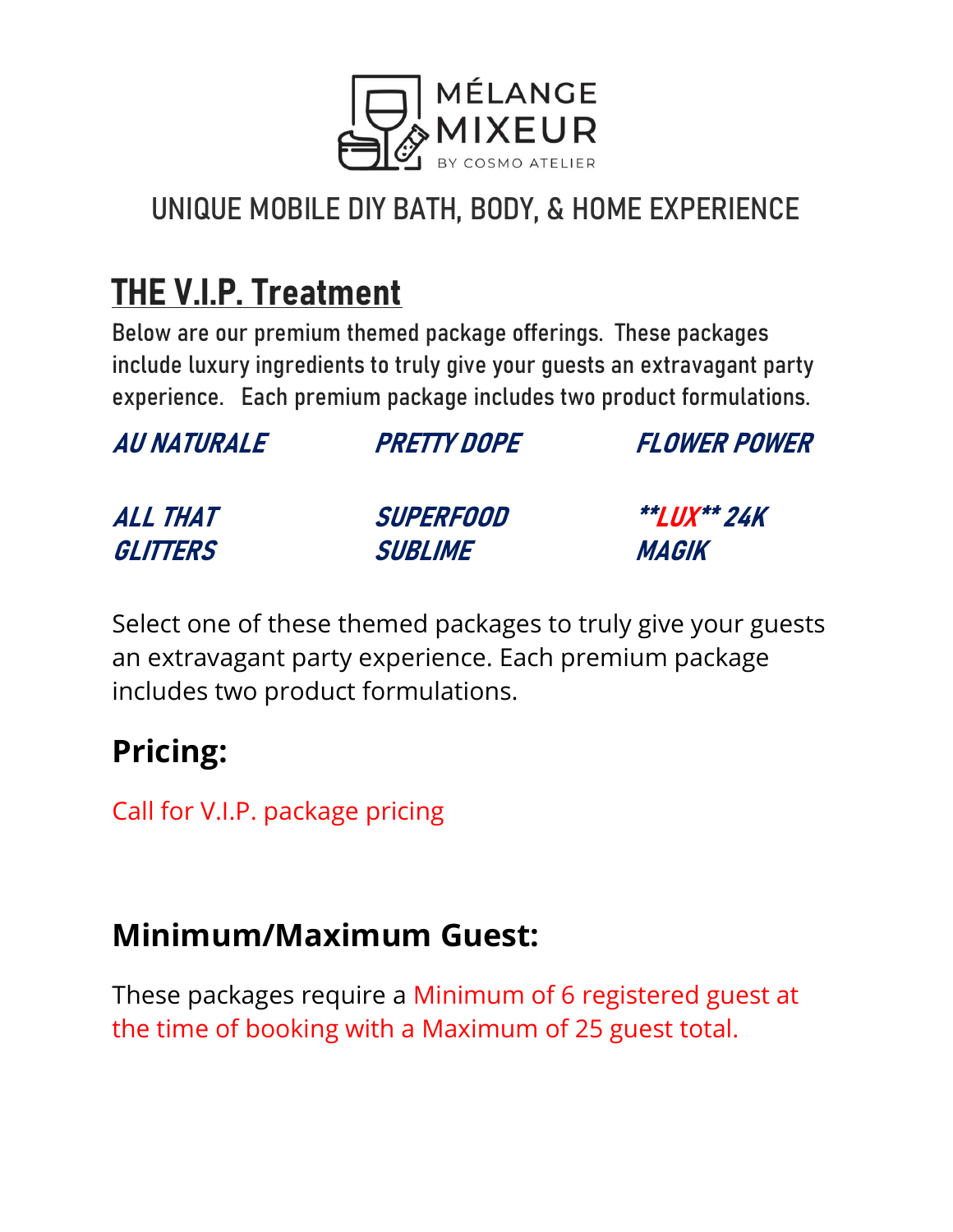

# AU NATURALE

This package leaves things just the way nature intended. Only natural ingredients will be used to formulate all-natural versions of (your 2 choices):

- Body Scrub
- Face Mask (wet or dry)
- Solid Lotion or Exfoliating Bar
- Body Oil
- Room Spray
- Body Wash
- Shower Gelée

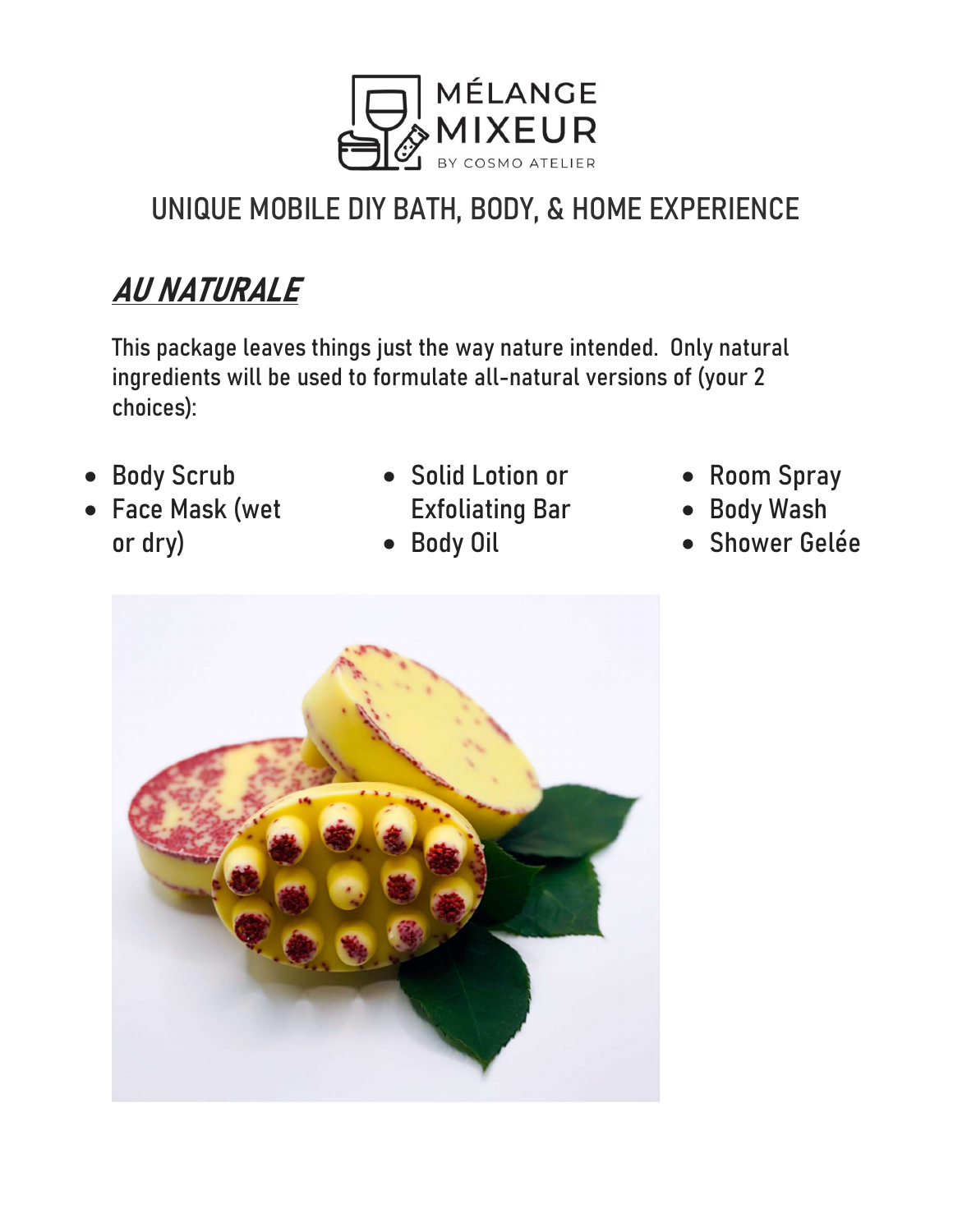



This package is made for those who love everything that glitters, shimmers, and shines. Guests will formulate shimmery, metallic, or glitter versions of (your 2 choices):

- Sparkle Body **Scrub**
- Shimmer Lotion Bar
- **Glitter Nail** Polish
- Shine Bead Body Wash
- Glitter Shower Gelée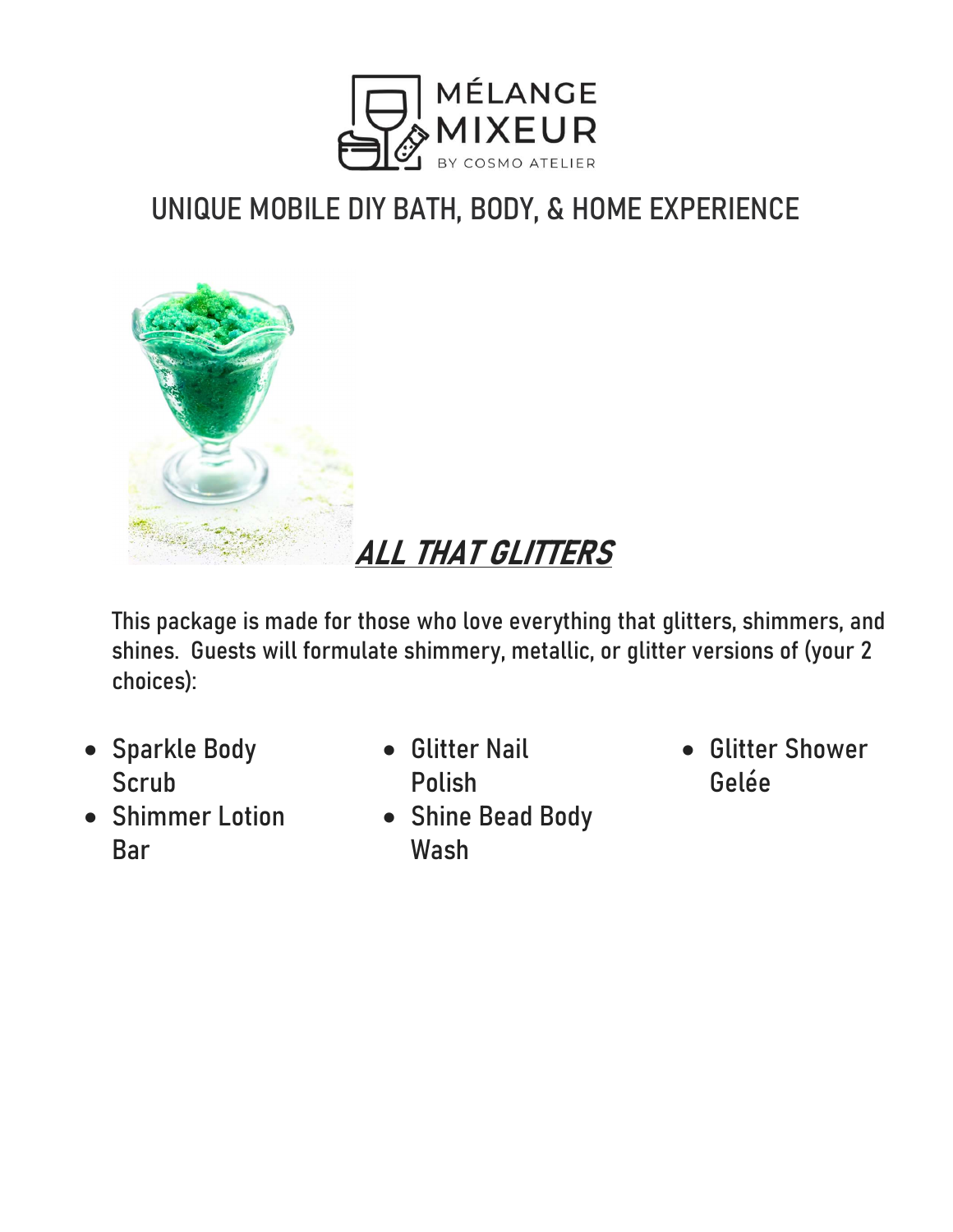

## PRETTY DOPE

This package is in a word, well, dope. We harness all the good parts of that leafy plant. CBD, hemp, terpenes, sterols, and vitamin E are the ingredients utilized to formulate (your 2 choices):

- Kush Kalm Bath Tea or Bubble Bath
- Haze Hush Roll-On
- Haze Hush Room Spray or Reed **Diffuser**
- Purple Smoke Shower Gelée
- Purple Smoke Solid Lotion Bar
	- \*NO actual marijuana or THC used in the formulation of the above products

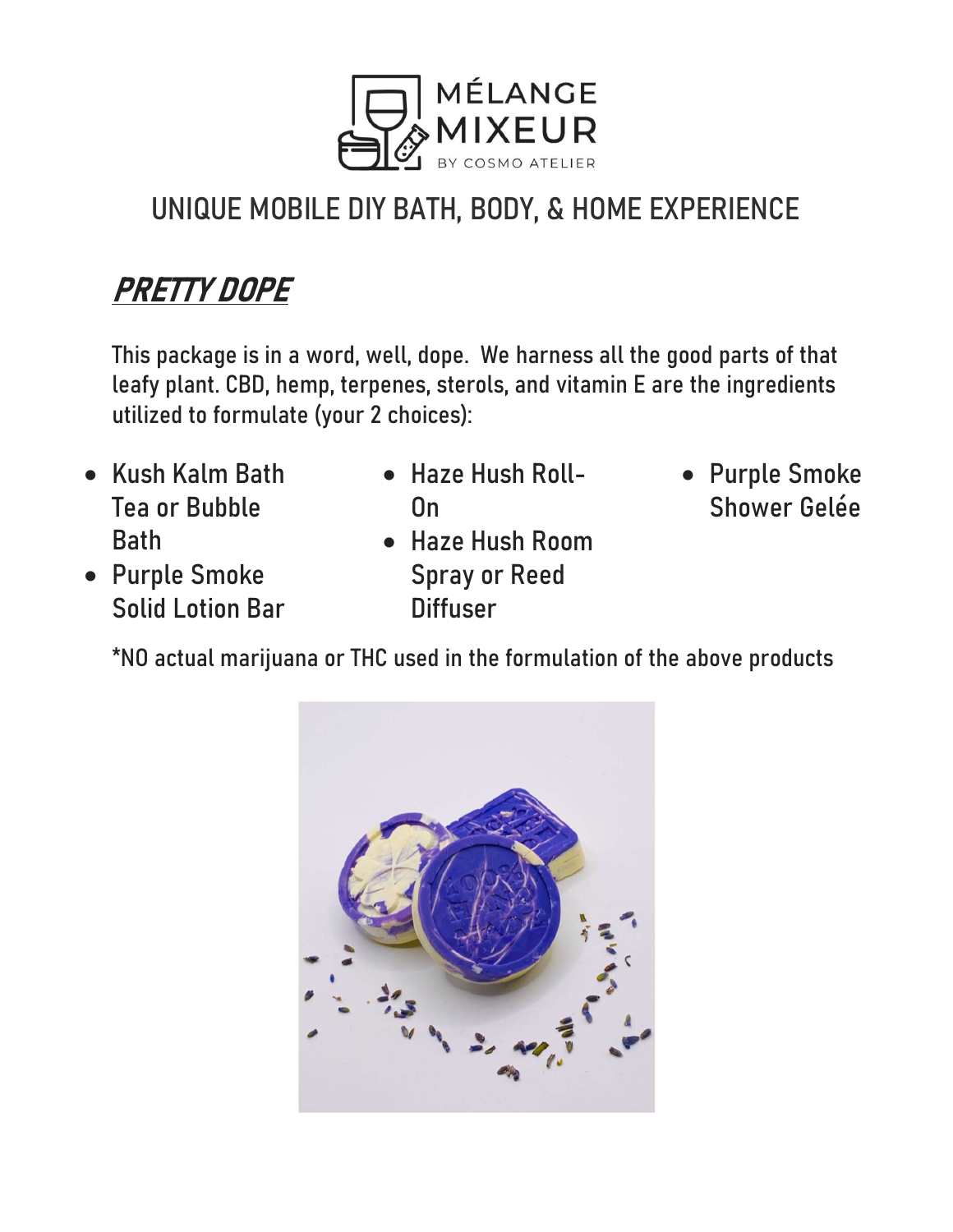



## SUPERFOOD SUBLIME

This package utilizes the latest health food craze ingredients, but not to feed your stomach. We want to feed your skin with superfood ingredients like açai, green tea, quinoa and more ingredients utilized to formulate (your 2 choices):

- Green Bath Tea
- Açai Bowl Body **Scrub**
- Avocado Toast Face Mask
- Ch, Ch, Ch, Chia Seed Body Wash
- Quinoa Coconut Milk Body Lotion
- Kale Nails Nutritive Nail Soak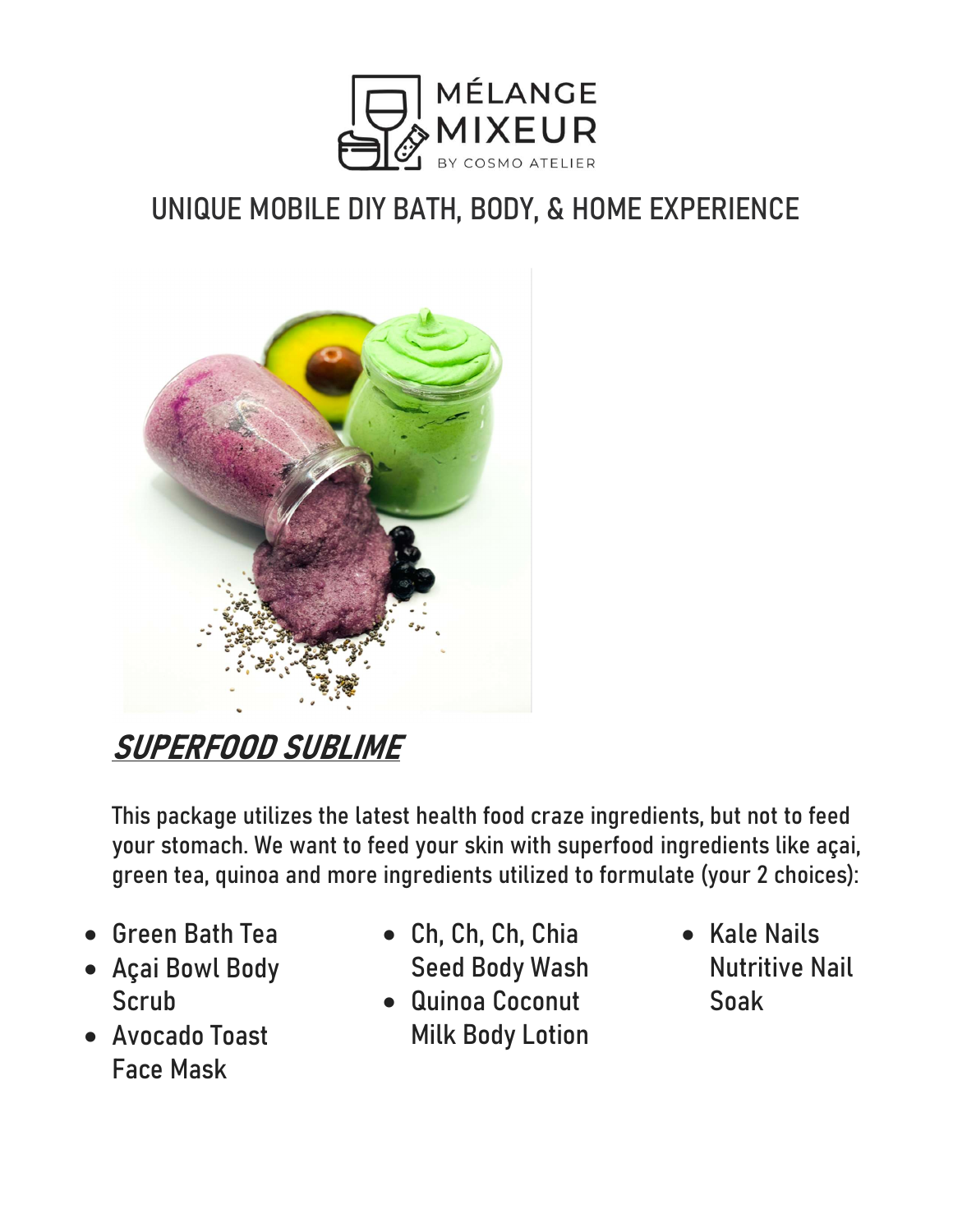

#### FLOWER POWER

This package utilizes all things floral from the petal to the stalks. Not just to make pretty products but utilize ingredients packed with the power of botanicals to beautify your skin, scent your home, and lift your spirits! (Your choice of 2):

- Blooming Beauty Facial Mist
- Morning Dew Body Wash
- Floral Fresh Room Spray or Reed **Diffuser**
- Budding Bath Tea
- Floret Face Mask
- In Bloom Body **Lotion**

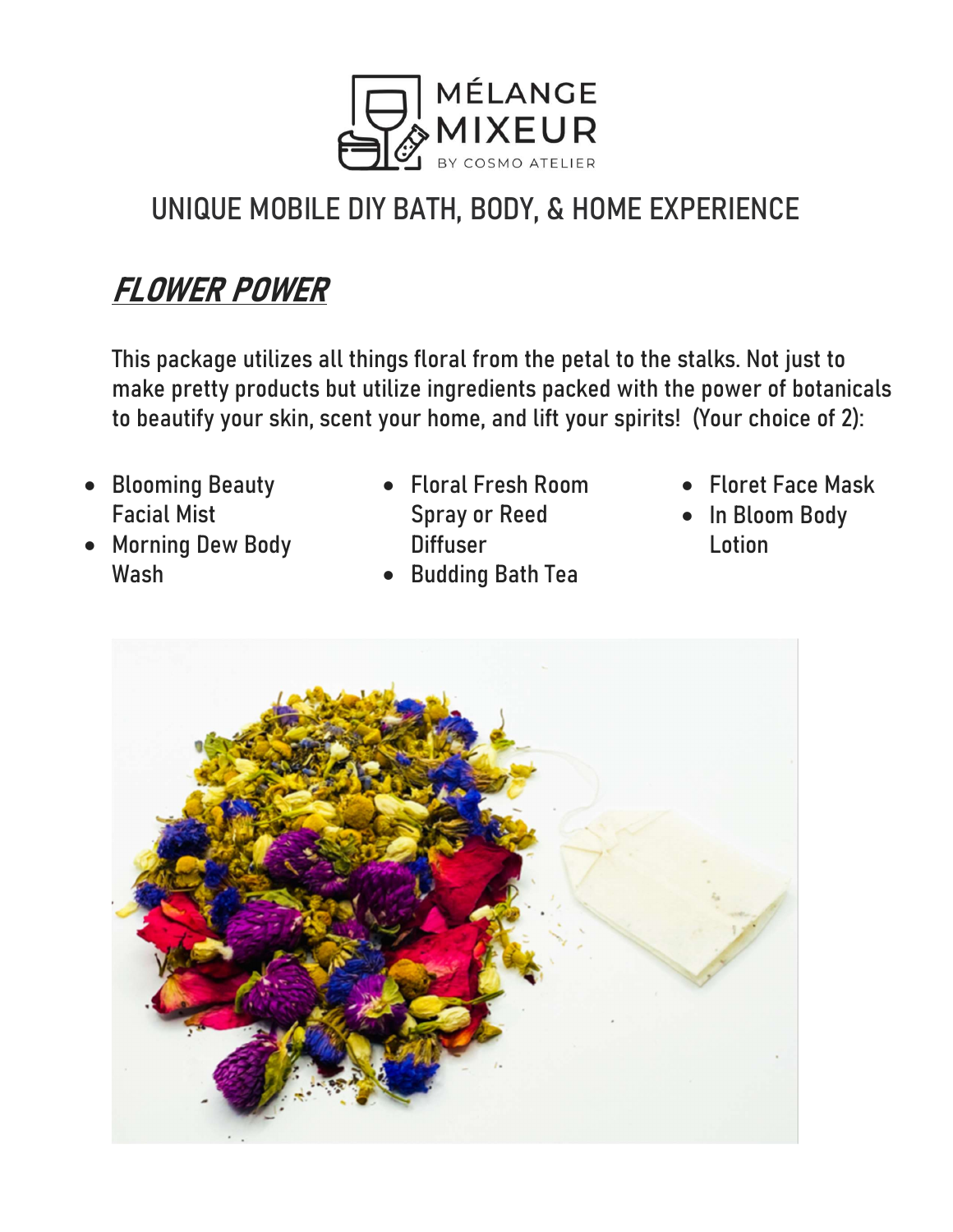

# PREMIUM LUX PACKAGE

## 24K MAGIK

This package is total opulence! Guests will utilize gold and other precious metal and gem ingredients to enhance the skin and balance the mind to formulate (your choice of 2):

- Precious Pearl Face Mask
- Gold Skin Serum
- Precious Crystal Roll-On or Mist
- Precious Metals Facial Mist
- Precious Crystal Bath Soak

#### Pricing:

The 24K Magik - Premium Lux package. Please call for pricing.